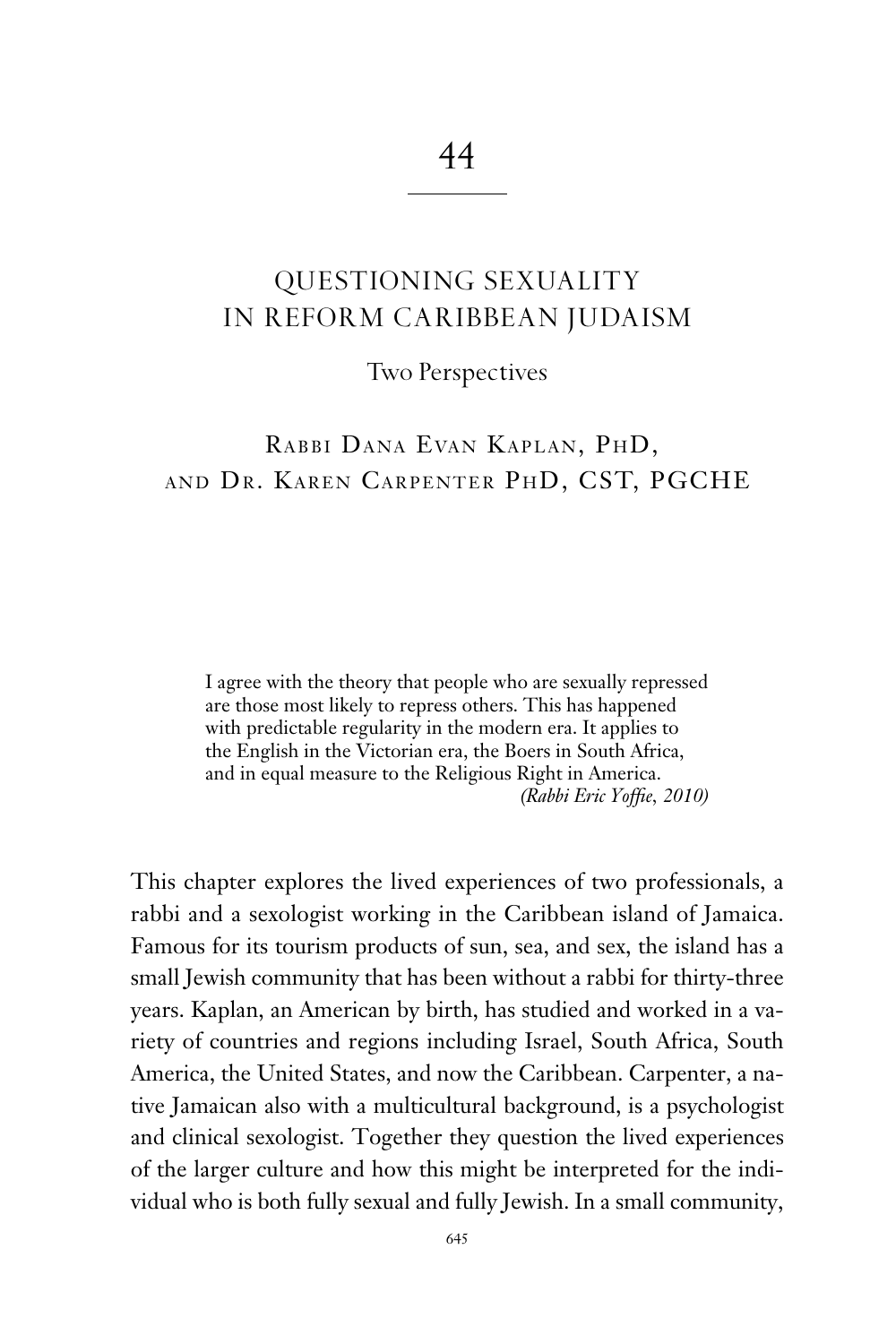as is the current Jewish Jamaican population, the extent to which people present themselves as having partners depends very much on the impression congregants feel they will create by attending services together. The willingness to do so revolves around certain key factors such as (1) whether common-law marriages are accepted by the congregation, (2) whether partners from non-Jewish backgrounds feel welcome, and (3) the extent to which teachings are shared on the meaning of marriage for the community. In the absence of any clarity on these questions, the community reflects the behavior of the larger traditional society, with only those in registered marriages attending with their partners. The remaining pairings stay underground.

The phenomenology follows the issues raised by a culture that professes to be Christian yet glorifies sexuality in its dress, music, and daily living. Christianity, like the inhabitants who now call themselves Jamaicans, has been part of the legacy of centuries of slavery. Over ten thousand Africans were transplanted to the islands against their will, followed by the recruitment of indentured Indian and Chinese laborers. The original Taino population was obliterated through overwork and foreign diseases, which the colonizers brought with them. The island name was changed from Xamaca to Jamaica by the Spanish. During the British reign in the region, Christianity was introduced as a political tool of control, which extended to the control of the sexual expression of the African slaves, who could be both sired and used at the masters' whim. The attitude of the church toward sexuality outside of marriage then and now has generally been repressive and condemnatory. The Christian church has spent more than four hundred years in the islands in its mission of repressing sexual behavior, with little success, as is evidenced by the popular culture.

The music and dance of the island are recognized internationally as two of the most vibrant cultural expressions. These reflect the daily experiences of the society in general, which include multiple partnerships. Approximately half the population of children is born out of wedlock, with visiting "baby fathers" and their multiple "baby mothers." Women in the broader society occupy three main roles for the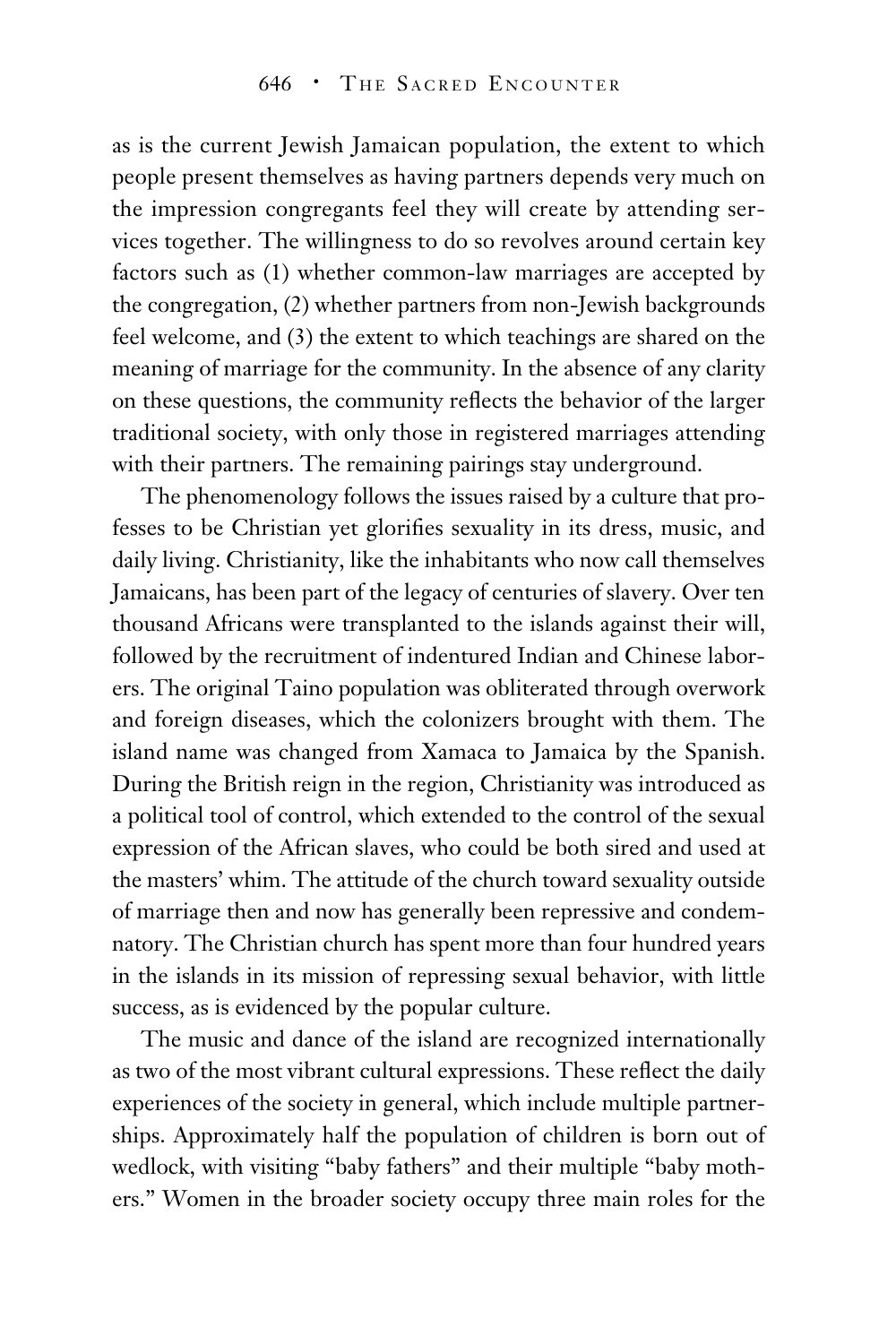Jamaican man: *wifey* (informal wife), *baby mother* (the mother of one or more children but not necessarily a live-in partner), and *maties* (lovers in addition to the wifey or baby mothers). These three titles signal not only levels of attachment but also sexual engagement between a man and his women. It is largely accepted that a man will have more than one woman even if he professes to be monogamous, in which instance he is referred to colloquially as a *one-burner stove*. Couplings often last for short periods of time, and one man may have children with several informal wives or "baby mothers" without living with any of them. Others live together in a pattern of serial monogamy and may take a woman as a "wifey" in a common-law union. Elsa Leo-Rhynie describes the various couplings as "visiting unions."1

The result is a kind of sexual schizophrenia that creates two Jamaicas—one of a small, traditional, largely Eurocentric ruling class; and that of the larger Afro-Caribbean majority, with some Indian and Chinese pockets of influence, who see sexual desires and expression as natural and healthy. To prove their respectability, therefore, the majority must outwardly appear to conform to the moirés of the ruling classes, even if it is only an empty gesture.

In more recent years, the retentions of British colonial sexuality have been further diluted by the influence of black American popular culture, first through the technology of cable television and second through the Internet and social networking groups. It is not hard to understand how this has come about when you witness the proliferation of cable channels streaming into the living rooms and bars of the most remote areas of the country. Hip-hop music, MTV, and BET are staples of the last two decades, and Jamaica's own music has had a tremendous influence on the American popular music culture. The two-way exchange between these cultures has not only been through music, as Jamaicans have a long history of temporary employment in farm work programs in the United States as well as the migration of whole families to America. We can easily identify some of the same British colonial overtones spoken of earlier in the American approach to sexuality. When we consider Rabbi Eric Yoffie's critique of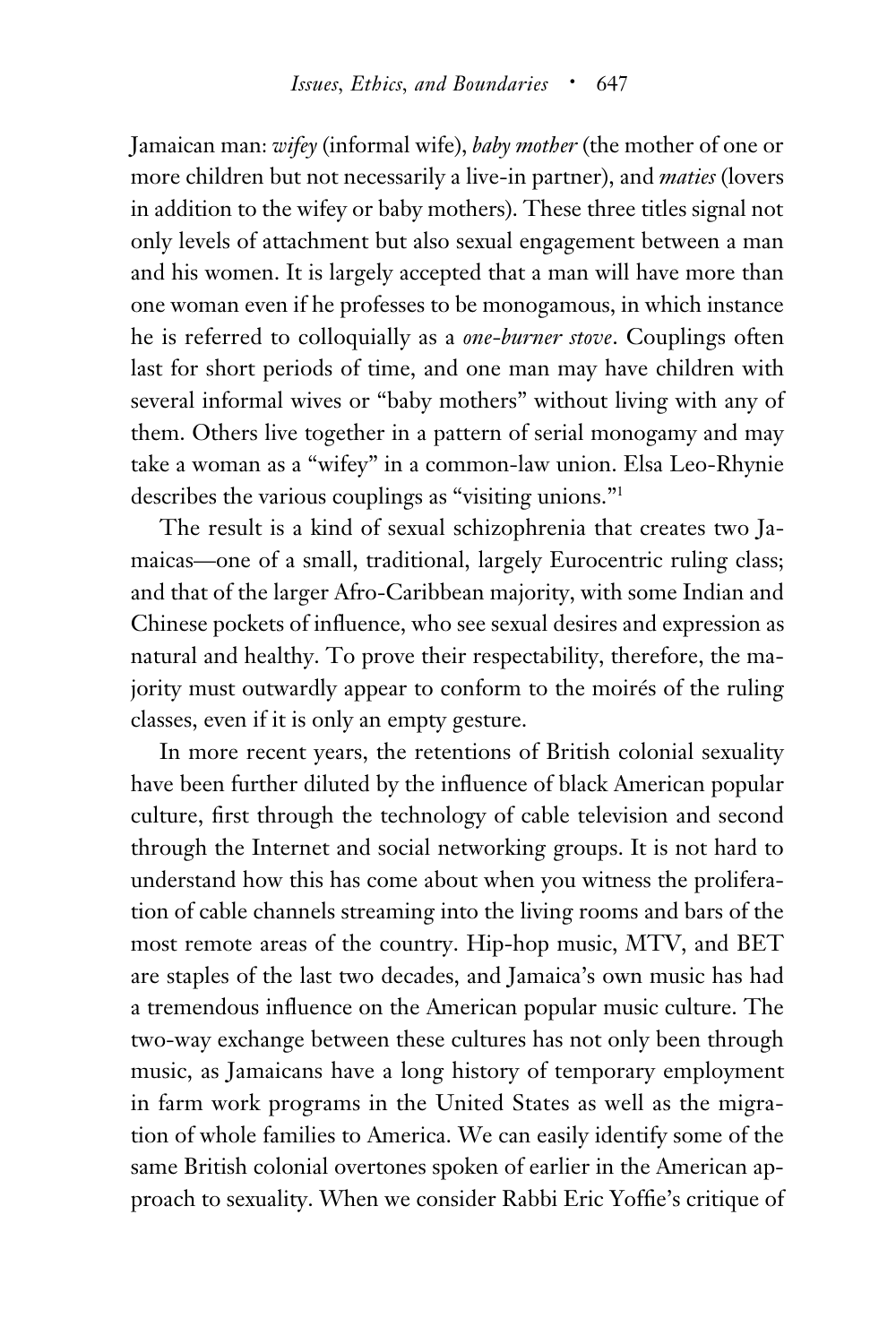American repression of sexuality and its Victorian origins, cited above, we could easily replace the word "American" with "Jamaican" and arrive at similar conclusions.2

Other writers, like Carr, argue that a kind of sexual schizophrenia is to be expected because of how far we have come in divorcing our mental life from our physical selves:

Few live up to the contradictory ideas about sex in circulation in contemporary culture. . . . It is an issue of having multiple cultural-religious ideals that are not reconciled with each other or our bodies. We are alienated from our erotic selves. As a result, our sexuality and spirituality are sharply separated. Both are harmed.<sup>3</sup>

What Carr points out in his critique of the way in which society generally treats "natural desires" is that contemporary ideals of sexuality are impossible to live up to if that ideal includes a single path that renders sexual desires *uncomplicated*. Carr rejects this notion and argues instead for a multiplicity of expressions that allows for many paths to sexual satisfaction and to the sexual self-concept of the individual. The traditional social need for achieving sexual purity has effectively alienated us from our sexual desires and reduced sex to a manageable nonessential. In general, sexual variety is suspect in Western thinking. Within small geographic spaces such as Jamaica, and most of the Caribbean islands, the Christian ethic dictates that sex should remain in the back room, sexual desire is heterosexual, sexual diversity is bad, and where sex is not productive, it should also be seen as sin. Too much sex or too much pleasure derived from sexual contact is considered both harmful and undesirable for spiritual growth. This is certainly true for any type of gay or lesbian activity. A recent public outcry was raised over a text exploring same-sex behavior in a health and family life curriculum manual. The three pages, which were seen as too explicitly supportive of sexual diversity, were withdrawn by the Jamaican minister of education on the grounds that "the family life values espoused by the Ministry of Education are those based on the Christian principles of sexual morality as well as compassion and tolerance for all persons."4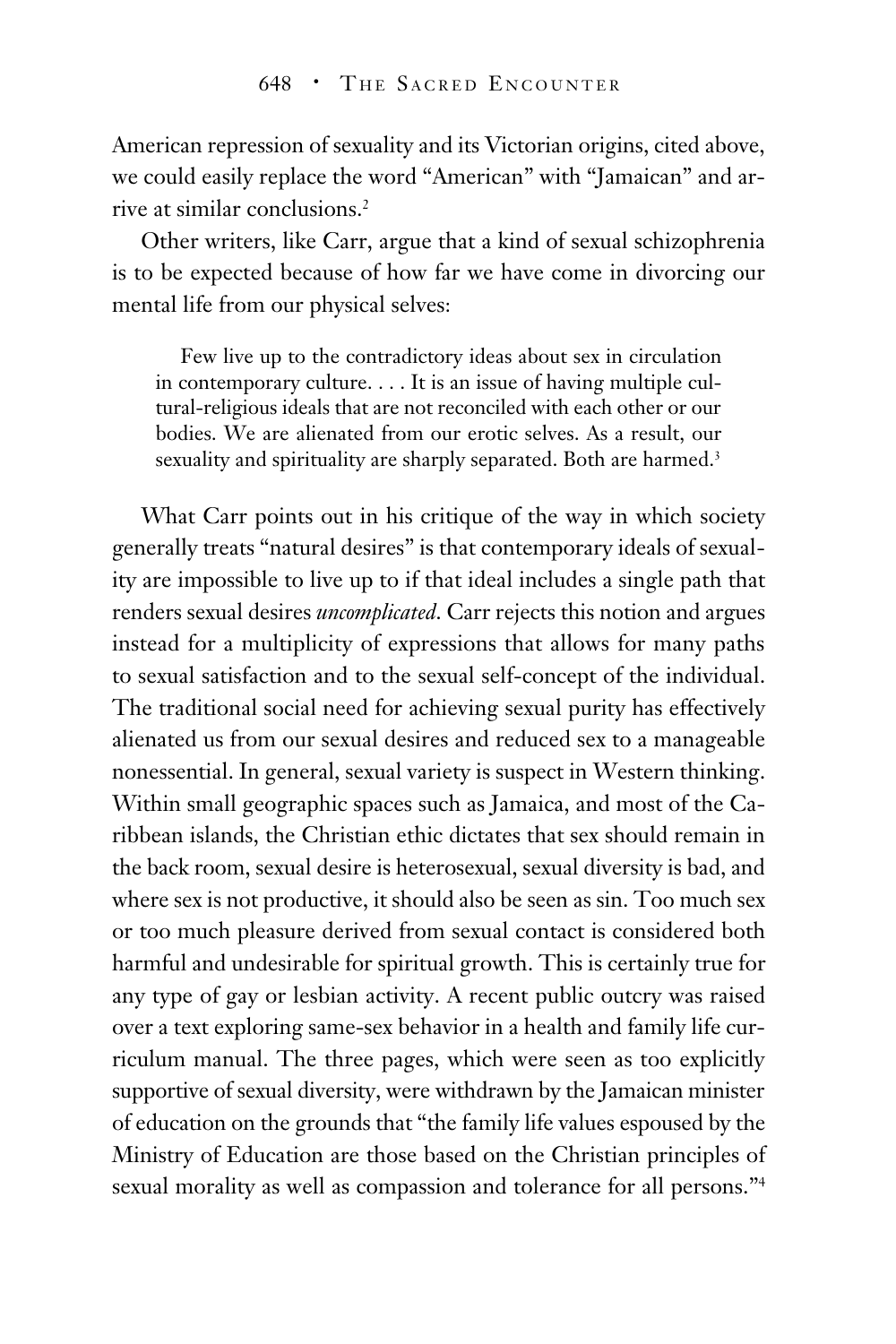The controversial text was withdrawn from all schools, and the Ministry of Education officer in charge of the project was fired. The Christian doctrine with its sexual prohibitions and Victorian ideals that were imported to the colonies is still in active contention with the African heritage of polyamorous family relationships and centuries-old East Indian and Chinese practices of the *Kama Sutra*, the *devadasi* (Indian "prostitutes of  $God$ "), $\frac{s}{s}$  geisha courtesan training, and any other sexual expressions that fall outside the Christian norm. The combination of African and Asian cultural norms and the colonizers' greed for human property has been deeply engrained into the mass culture of the islands. Having more children is seen as better, and contraception is seen as a threat to reproductive wealth.

On the other end of the spectrum, polite society upholds the Victorian myth of sexual chastity and purity, which it imbues with social respectability. This Victorian ideal has rarely been practiced by the masses of the Afro-Caribbean population. This "face card," as the local population would call it, is largely a symbolic respectability preached by the traditional conservatives who describe Jamaica as a Christian society. Forms of sexual expression that deviate from the prescribed forms are publicly decried as sinful and degenerate. Newspaper articles expressing more liberal views are often relegated to the working man's paper and the XNews, but rarely are allowed on the pages of respectable newspapers without vehement opposition. The effect is usually one of shock, followed by the expected moral outcry, usually disproportionate to the views expressed.

We appreciate that while religion plays an important role in setting boundaries for social behavior, what Jamaicans publicly declare they do and what they actually engage in privately differ greatly, as can be seen by the 2008 National Knowledge Attitude Practise and Belief (KAPB) study conducted by the Ministry of Health, Jamaica. The statistics show that of the total sample approximately 75 percent was sexually active in the last year. More women than men reported being in a cohabiting relationship, and almost half the men (49 percent) and 40 percent of the women in the sample reported being sexually active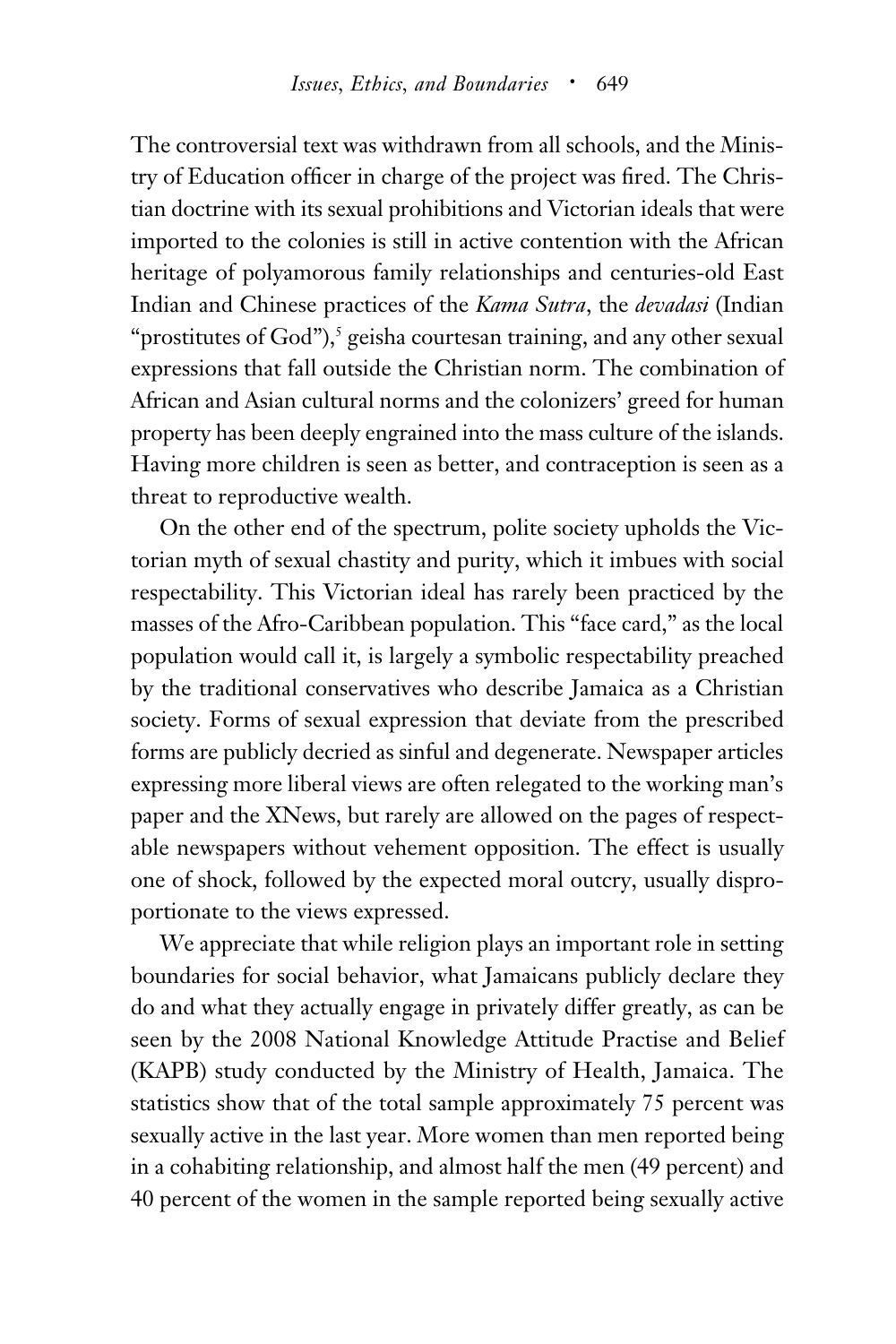but not living with their partner. In addition, 62 percent of men and 17 percent of women reported having multiple sexual partners. No distinction is made in the Jamaican Ministry of Health data reporting between the categories of "cohabiting" and "married," as this is an artificial distinction in the Jamaican context except as it confers social status and respectability. The same legal rights of state and church marriage are now conferred upon common-law marriages after six years of cohabitation. Children born outside of wedlock enjoy equal legal rights as those within marriage. The results of the 2008 KAPB describe some of the realities of the Jamaican sociosexual context.

How then are we meant to understand the role of sexuality within the community of Jews in Jamaica? A brief glimpse of the historical role of Jews in Jamaica shows us that their involvement dates back to the beginning of the sugar plantations. While Jews did not enjoy the legal rights of the colonial slave masters, their engineering ability was to set them apart as the architects of the sugar industry. Without the influx of Sephardic Jews to the Caribbean and Latin America, it is safe to say the sugar industry as we now know it could not have been born. The Jewish people, while adept at thriving on the margins, found an essential role for themselves within the slave economies of the New World:

Marranos [secret Jews] played a leading role in introducing sugarcane cultivation to the Atlantic islands of Madeira, the Azores, the Cape Verde Islands, and Sao Tome and Principe in the Gulf of Guinea, and in the 16th century to the Caribbean Islands. They also brought the civilization of sugarcane from Madeira to America, and the first great proprietor of plantations and sugar mills, Duarte Coelho Pereira, allowed numerous Jewish experts on sugar processing to come to Brazil.<sup>6</sup>

The original Jewish community has changed over time, and as the current congregation seeks to solidify its identity, it may be useful to examine what it means to operate as fully Jewish, fully Jamaican, and fully sexual as separate identities as well as components ofa single, integrated self. A phenomenological approach to the issue affords us the opportunity to explore the subjective responses of both researchers in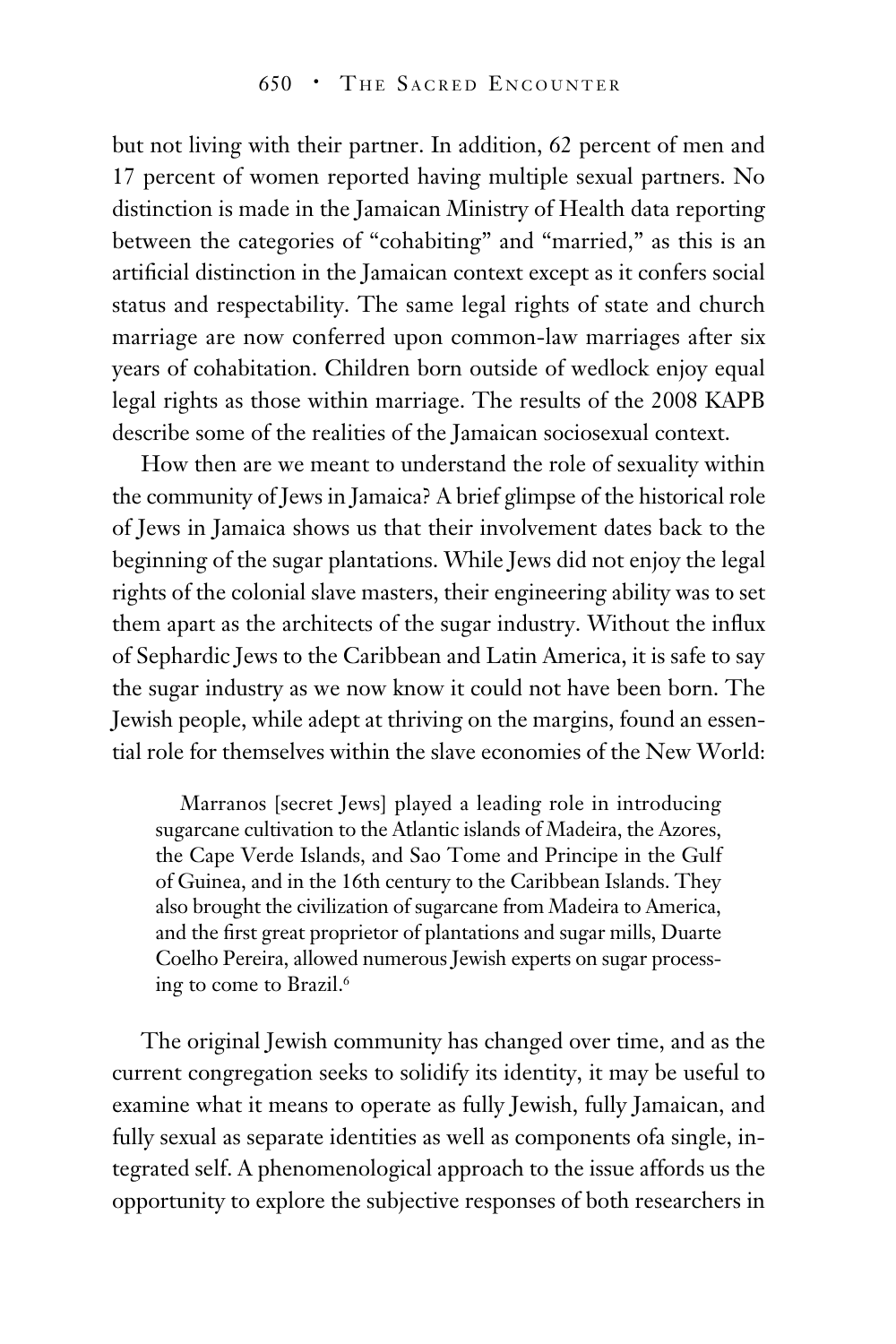their capacities as spiritual and psychological care professionals along with the lived experiences of their community.

While modern Jamaica is a relatively advanced country with multiple universities and various newspapers and other outlets for intellectual expression, there are very few Jewish voices who attempt to have an impact on the broader society. This was certainly not true in the past, when many of the great cultural and social trendsetters were from Jewish backgrounds. But from the time of the mass emigration of the mid- to late 1970s due to political unrest, there have been few prominent Jewish voices who are not only Jewish by origin but speak as active and committed Jews. Ainsley Henriques has been the only one who comes to mind. Over the past three decades or longer, he has been the voice of the Jewish community, speaking to local media when requested and foreign media when visited. In addition, he has become intensely interested in Jewish genealogy and has become an expert in Jamaican Jewish family origins.

This leaves a tremendous amount of territory open for exploration. For the approximately 2.8 million Jamaicans, there have been relatively few religious perspectives available to inform contemporary issues. Many of these voices have been fairly monochromal, projecting similar or identical perspectives on complex issues, usually taking what many might see as simplistic and even fundamentalist positions on various controversies that became important at specific points in time. The opportunity for a rabbi to present a distinctly Jewish and yet influential perspective is thus enormous.

One of the central opportunities of being a rabbi in Jamaica is that of having an impact on the broader society. Any rabbi coming to Jamaica today is aware that they are following in the footsteps of illustrious predecessors. Jamaicans of a certain age all listened to the very first popular radio talk show host, Rabbi Bernard Hooker, who served the United Congregation of Israelites for about nine years in the late 1960s and early 1970s. Rabbi Hooker had a tremendous following because of his entertaining and yet helpful commentary in response to Jamaicans of all backgrounds who called in to his show. This was a time in which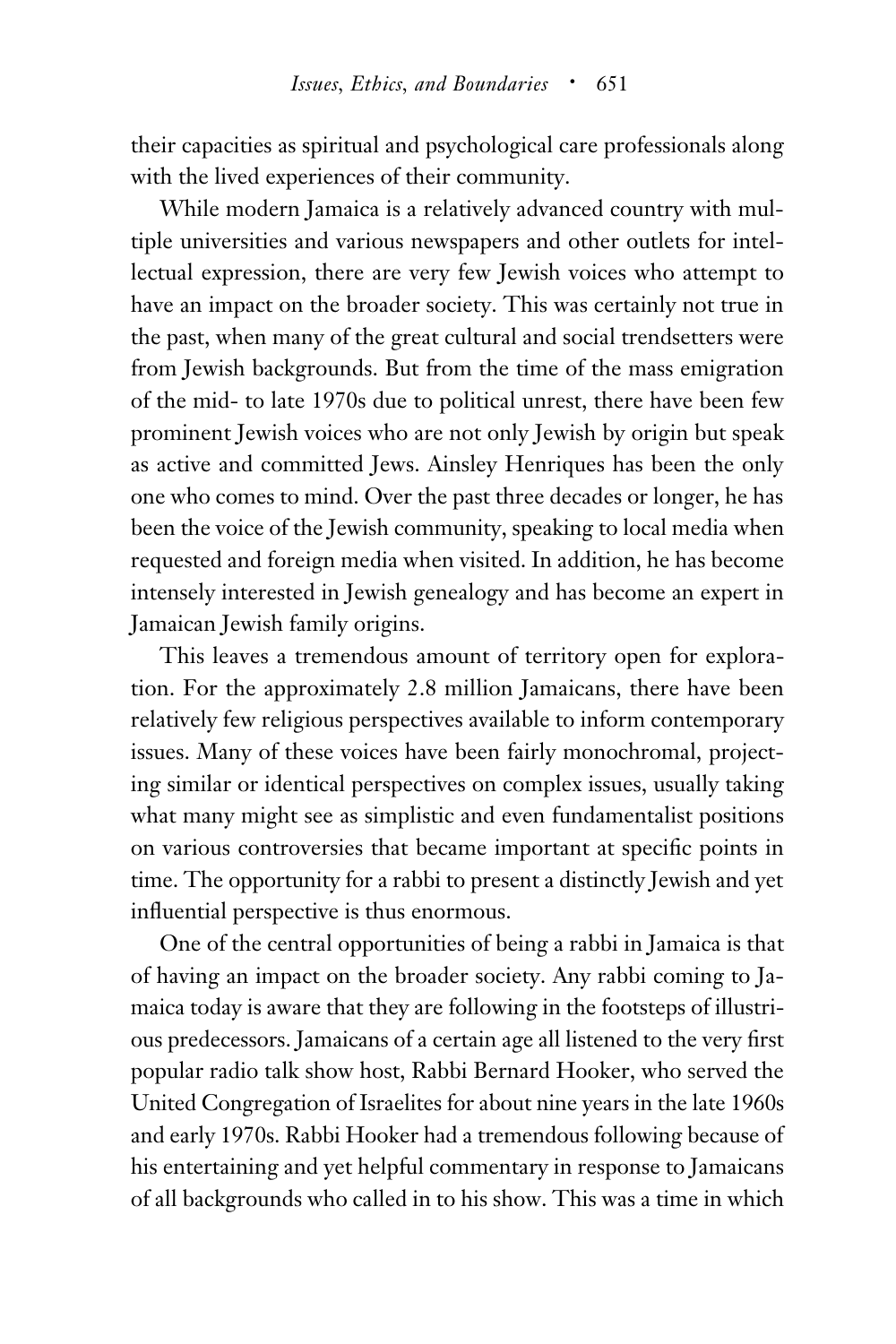there were limited opportunities for entertainment, and so his show was one of a very few options, thereby adding to its following.

The rabbinic writer of this article had the opportunity to participate in the program "Rabbis Without Borders" sponsored by Clal during the 2011–12 year. One of the central arguments made by this program is that rabbis should reconceptualize their role to see as clients not only members of their own congregations, but also broader social circles of whatever sort. The program did not attempt to define what these broader circles might consist of but rather made suggestions that might prove fruitful.

Being in a position to present Jewish perspectives on issues of societal concern is a tremendous opportunity. It needs to be done rather carefully, however. For example, there are certain hot-button issues that are almost guaranteed to result in the advocate being labeled deviant if particular liberal positions are taken. A new rabbi needs to cautiously navigate through these potential minefields if he or she wants to have a positive impact on society without creating a negative backlash or generating hostility toward the Jewish community.

Historically, the Jamaican Jewish community has looked inward. They did not see their role as advocating for Jewish values outside of their community—with the exception of Rabbi Hooker. So this outward-looking approach is a radical departure from established norms over a more than 360-year span. Nevertheless, we believe that the time has come for such an approach. Judaism needs to take responsibility for making a positive impact on Jamaican society. Many people believe that fundamentalist Christianity, which has become the dominant form of Christian religion in Jamaica, has failed as a value system that can realistically assist mature people in making balanced and thoughtful decisions as they relate to non-heterosexual conduct, sexual conduct outside of marriage, or sexual variety within marriage. There is therefore tremendous room for Judaism to have a positive impact on Jamaican civil culture.

This impact can be achieved in numerous ways, whether through the media or actual live events. The key premise is the goal to provide an alternative conceptual framework for understanding how to analyze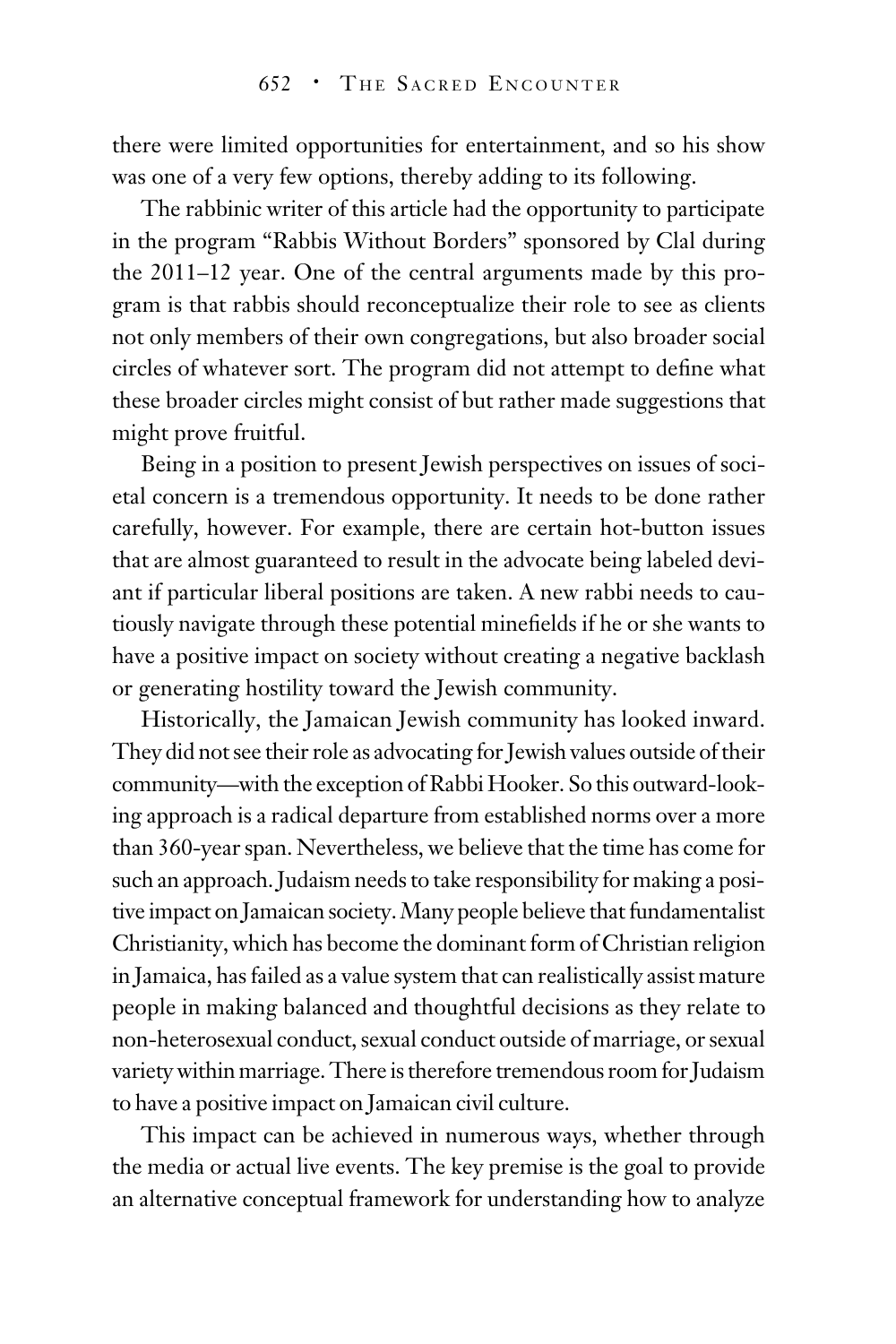a particular social problem without proselytizing. In other words, our goal is to help Jamaicans use Jewish wisdom to add richness to the public discourse without pushing them to formally adopt Judaism as their religion. Judaism does not believe that one needs to believe in Judaism in order go to heaven; there is thus no necessity for non-Jews to convert to our religion. Equally, the Christian belief in Messiah need not be threatened by Jewish thought. Rather, we see a huge lacuna in the public discourse and believe that it can benefit Jamaican society to provide a voice that can rationally and logically explain alternative perspectives to pressing problems.

#### Jamaican, Jewish, and Sexual

There are three possibilities as to what sex is about: pleasure, procreation, or oneness. Judaism, believing that the path to holiness is always found in the "golden middle," rejects the extreme far-right view that sex is only for making babies. Neither does Judaism embrace the extreme secular view that sex is only for fun and pleasure. Rather Judaism says that the purpose of sex is to synchronize and orchestrate two strangers together as one. Sex is the ultimate bonding process.<sup>7</sup>

When Rabbi Shmuley Boteach speaks of the purpose of sex as existing in the "golden middle" for pleasure, procreation, and bonding, he is of course referring to sex within marriage, and he makes this clear in his book *Kosher Sex.* Yet for a great number of Jamaicans, Jewish or otherwise, sex and childbearing outside of marriage is not only common, it is accepted. So too is having children with multiple partners. Boteach speaks primarily to sex within marriage and affirms the idea that Judaism takes the more moderate, balanced approach to sexual relations by viewing it as both pleasurable and reproductive. Many of the teachings on sexuality as it relates to issues of a woman's sexual rights would seem very radical to the larger Christian population; for example, "Marital sexual relations are the woman's right, not the man's."8 The same might apply to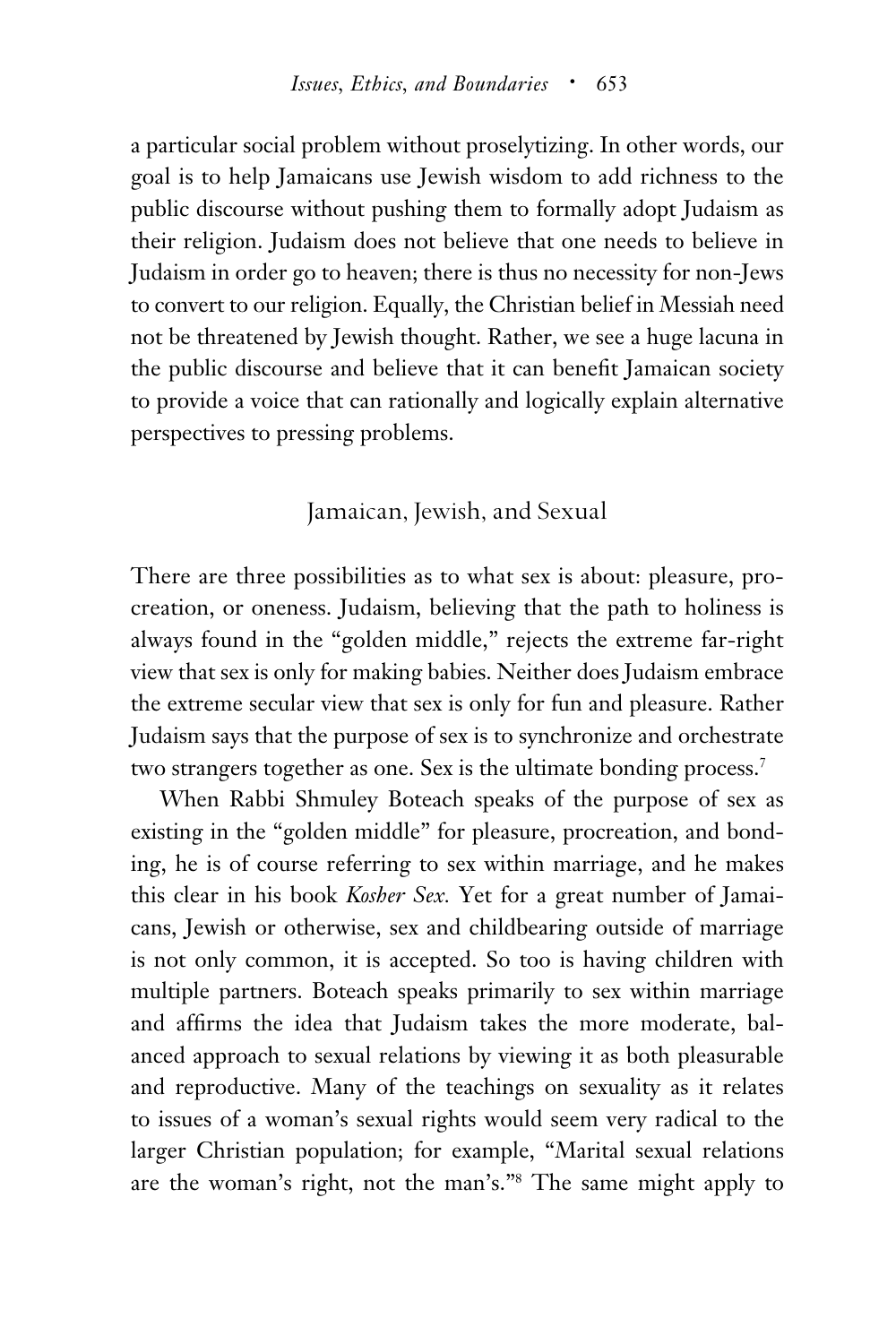tolerance toward same-sex relations and what Boteach refers to as the spiritual connection that is established through the bodily act of sex. Where Christian views would converge with Boteach's is in the matter of sex remaining within marriage. The Jamaican Jewish community appears to be looking for answers as to how best to incorporate their partners and families into the congregation and how this might be received by long-standing members of the community. In very small communities and groups, the behaviors of members come under closer scrutiny than in larger groups where individuals can remain fairly anonymous. The pointed absence of partners in nontraditional units within the congregation speaks to this silence around what constitutes appropriate sexual unions.

Other perspectives on the Caribbean experience include the psychoanalytic response of persons like Frantz Fanon. He describes the psychological health of the society as a direct reflection of the family structure. Fanon's *Black Skin, White Masks* seeks to provide a psychoanalytic approach to the questions of race and cultural identity in the West Indies. His focus in particular is on the notion of the "black man," which Fanon outright rejects as racist, because for him it describes nothing and reduces a whole race of people to a fictitious stereotyped identity that cannot be understood. We accept that even Fanon's use of the word "race" is problematic. Notwithstanding this, what is interesting about Fanon's treatment of the transplanted African, who is an alien in the West Indies, imprinted with an alien identity, such as British, French, or Dutch, is his constant comparison throughout his work between the experiences of the black man and the Jew. Fanon's task as a black, Martiniquen psychiatrist working in France is to present a clear analysis of what it means to be labeled in this way. He asserts that both Jew and black man present a threat to hegemonic society. The Jew is seen as an intellectual and financial threat and is described as having unusual capacities in these areas. The black man, Fanon argues, poses a sexual threat. It is not hard to see how a black Jew poses both an intellectual and sexual threat to those who believe in these stereotypes. Not only is there the suspicion that these black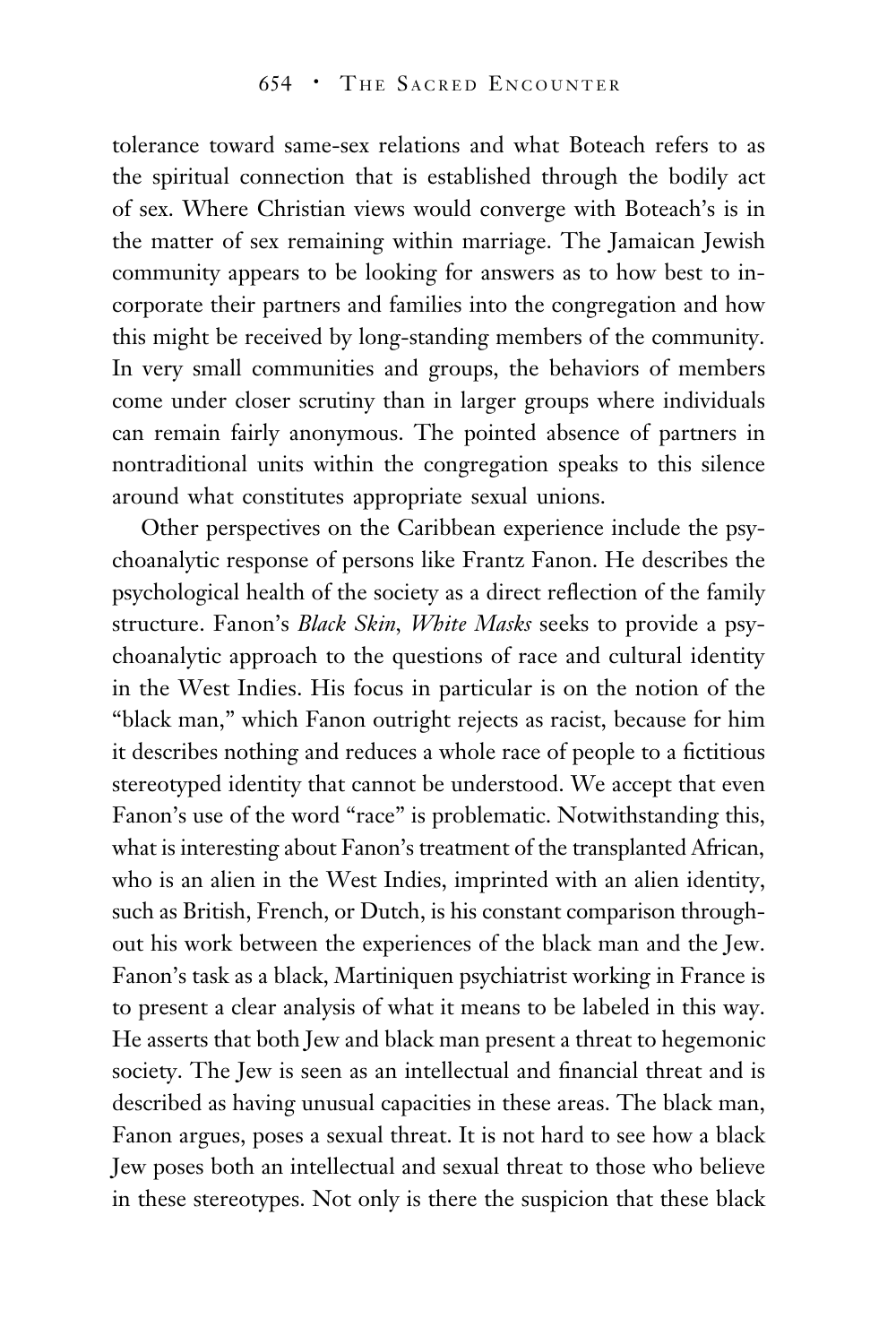Jews can think deeply, but they are also sexual suspects and must be kept poor and ignorant if they are to be properly controlled.

Two realms: the intellectual and the sexual. An erection on Rodin's Thinker is a shocking thought. One cannot decently have a hard-on everywhere. The Negro symbolises the biological danger; the Jew the intellectual danger.<sup>9</sup>

The fear is that not only will they reproduce quickly but in so doing will require more resources and therefore seek also to acquire more wealth. In his attempt at providing a psychoanalysis of the Antillean, Fanon asserts that the Negro's psychosis is only ever fully apparent in the face of the colonizer. Whether the colonizer is in reality the literal European or exists in the stamps of European approval left behind by the past colonizers is not important for the purpose of this chapter, as the effect is the same. The sexual behavior and practices of Jamaican Jews are likely to be no different from those of the larger population. Many of those attending services on a regular basis have been assimilated into the congregation as adults, bringing with them familial and partnership patterns that predate their assimilation. How should they behave sexually? This is obviously a delicate issue that has to be handled carefully.

What can we draw on? Deliberations on the proper sexual conduct of the Reform Jew have come out of the Central Conference of American Rabbis. In 1998, the Ad Hoc Committee on Human Sexuality of the CCAR set out what it termed "Reform Jewish Sexual Values." They enunciated ten values for relationships, which for the most part support the existing relationship pattern in Jamaica, with the exception of number seven, *b'rit*, which would certainly exclude the majority of Jamaican adult interactions. These values include sexual interactions that reflect (1) *b'tzelem Elohim* (in the image of God); (2) *emet* (truth); (3) *b'riut* (health); (4) *mishpat* (justice); (5) *mishpachah* (family); (6) *tz'niyut* (modesty); (7) *b'rit* (covenantal relationship); (8) *simchah* (joy); (9) *ahavah* (love); and (10) *K'dushah*  ("holiness").<sup>10</sup>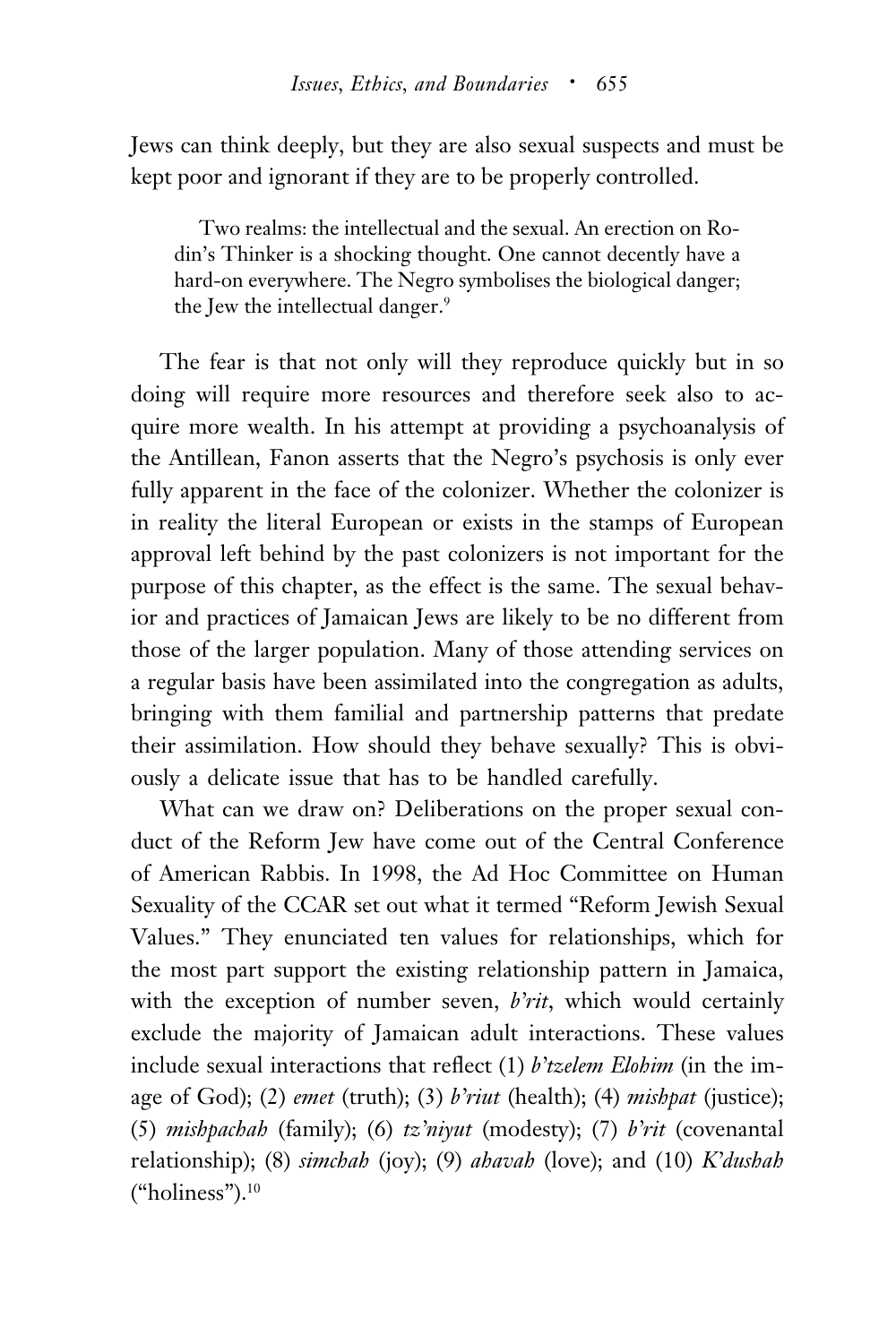Relationships are expected to embody the mutuality of the spiritual relationship with God while partners are expected to be honest about what gives them sexual pleasure, sharing honestly both the joys and the challenges facing the relationship. The connection between our sexual behavior and our well-being is to be maintained as well as the concern for the physical and emotional suffering of others. The values expand to include not only heterosexual couples but also same-sex couples, who are all encouraged to preserve and support the next generation. The values encourage couples to demonstrate modesty in their deportment and language. Partners are expected to make a covenant of faithfulness to each other, making the relationship exclusive. Up to this point the values have been easy to apply to most Jamaican partnerships; however, the exclusivity expected of Reform Jews elsewhere may not be reasonable to expect of some members of the community locally. It would not be seen as out of the ordinary for Jamaicans to enjoy more than one relationship simultaneously, even if polite society frowns on the practice. Joy, love, and holiness are the three final values that Reform Jews are encouraged to incorporate in their relationships. The joy is that of giving of oneself in sexual activity that is consensual; the love is that which begins with self-love and regard of self and which extends to others. Holiness or *k'dushah* is achieved in part by the regard we have for each other and the act of setting ourselves apart and remaining special to our partners. The document concludes, "It is hoped that the sexual values described in this statement serve as a source of guidance that leads us to a life of holiness."11 With the exception of those values that encourage exclusive, monogamous relationships, all others may be achieved through healthy intimate relationships between consenting adults in the local community. What, if any, is our obligation to those members of the community who may subscribe to the Jamaican practice of "visiting unions"? We can hardly exclude whole groups of people with legitimate claims to being Jewish on the ground that they have not followed all of the suggested sexual and relational practices included here.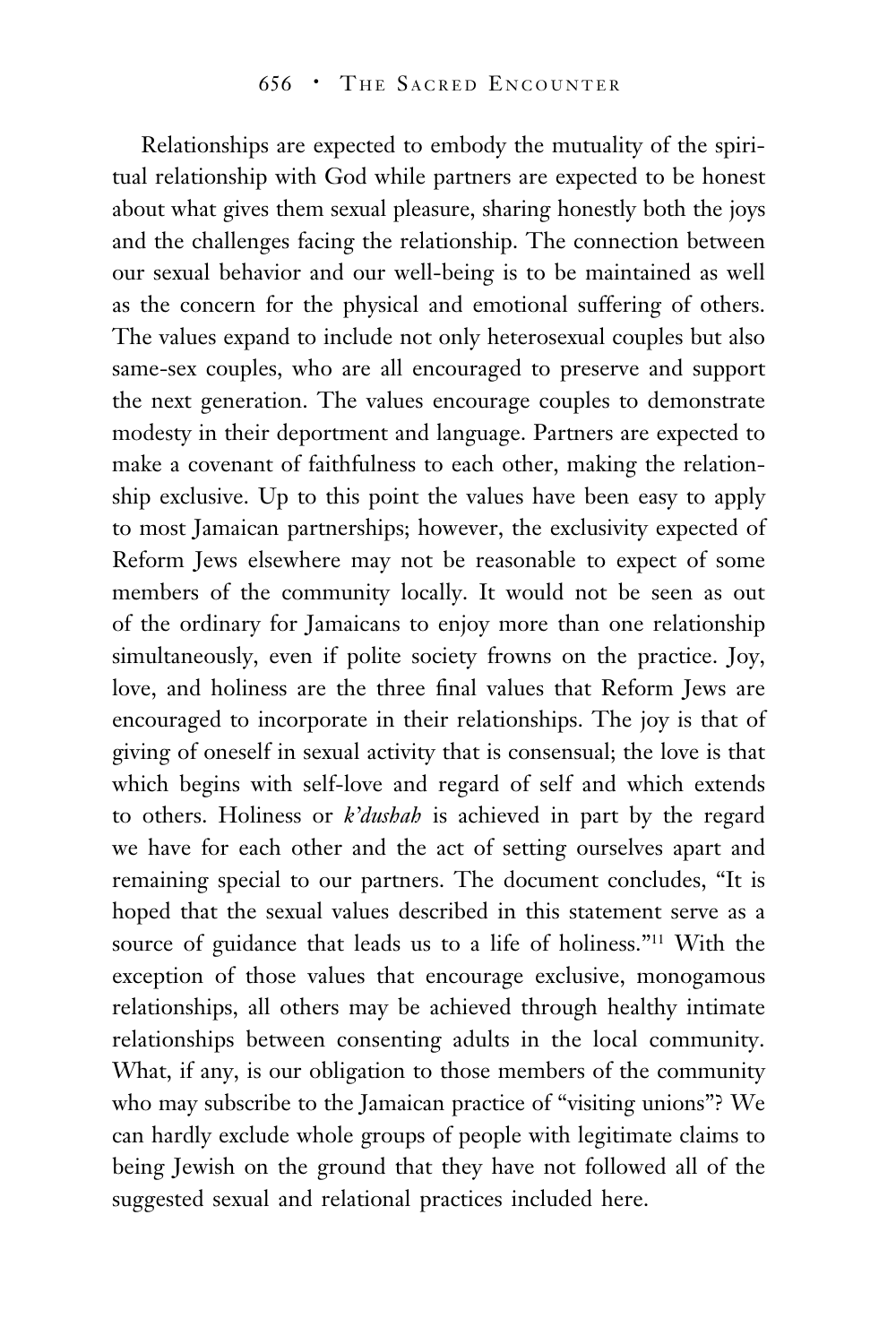### Integrating the Three

What is peculiar to modern societies, in fact, is not that they consigned sex to the shadow existence, but that they dedicated themselves to speaking of it ad infinitum, while exploiting it as the secret.12

Michel Foucault, contemporary French philosopher, in his groundbreaking work *The History of Sexuality*, traces the chronology of modern sexuality. He looks at the origins of sexual repression, prohibition, and regulation to the point where we have repressed sexual expression to such an extent that we now spend inordinate amounts of time both feeling guilty and confessing our sexual crimes and misdemeanors. For Foucault, this obsession with sexual regulation is in itself a form of modern psychosis, an unnatural obsession with the private lives of others. Foucault would argue for individual self-regulation.

In the synagogue in Jamaica, there is a tacit agreement not to discuss sex directly, which exists alongside the clear understanding that Jews—unlike Christians—do not see sex as dirty, something to be stigmatized as transgressive. Tensions exist between the desire to be seen as upholding the core sexual values of traditional, respectable society and appearing too libertarian, too Bohemian, too laissez-faire. In private, congregants may express incredulity at what they may see as the puritanism of many of their Christian peers, but there have been no public declarations that support this position.

What is particularly remarkable is that the Jamaican Jewish view toward sexual behavior is much closer to the actual sexual practices of the larger population and might provide a more useful ethical lesson, as opposed to the fundamentalist Christianity so prevalent in the country, a Christianity that creates a dichotomy between good and bad, moral and immoral, angels and devils. This uncompromising moralistic preaching drives much sexual behavior underground, thereby making it harder to address and perhaps correct. If something is no longer talked about, it is then taken off the agenda. We have already mentioned the contribution of persons such as Rabbi Hooker, who also described himself as a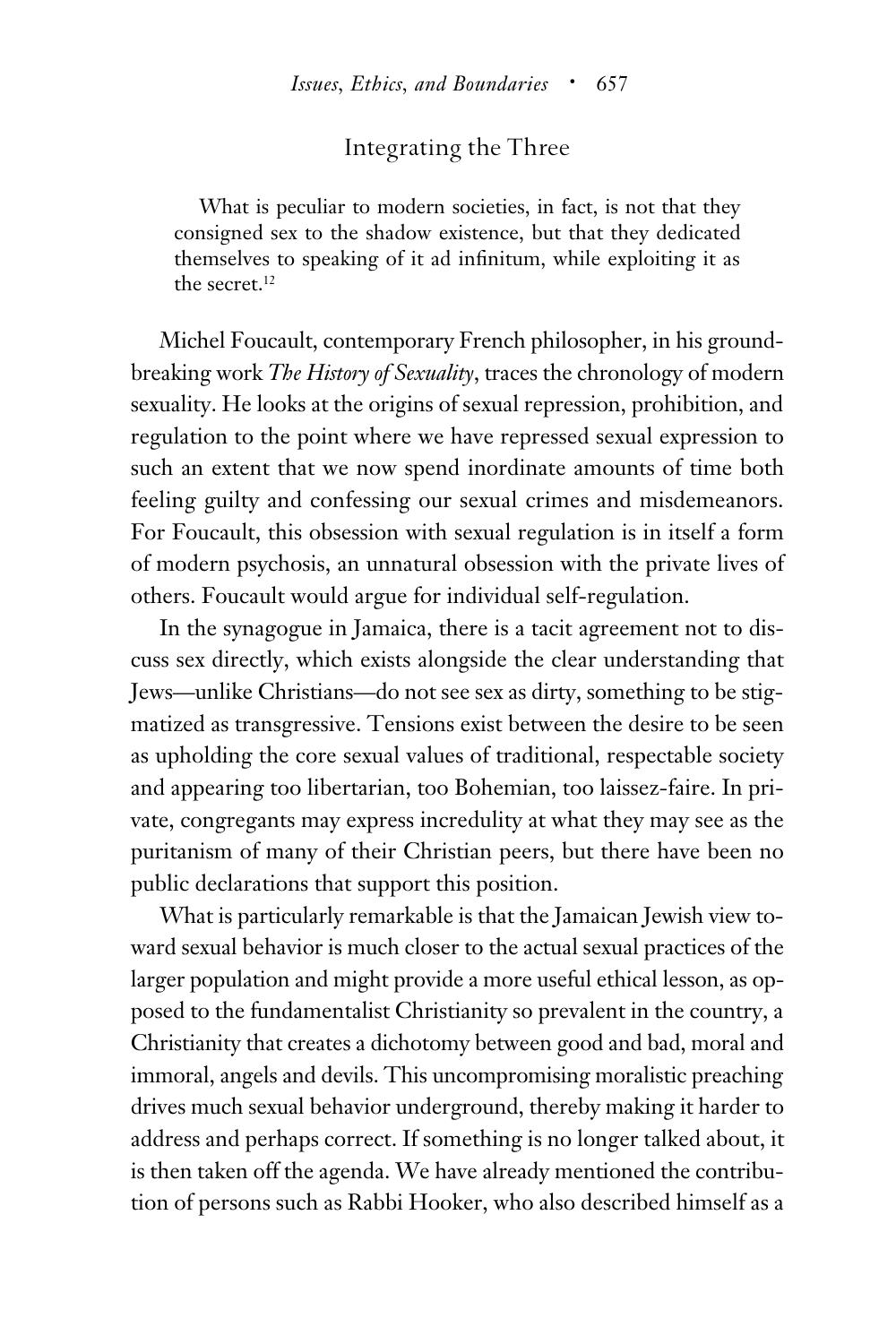rabbi for all Jamaica and embodied this principle. We believe he can serve as a model for the future rabbinate in Jamaica.

Despite all that has been said here about the need to recognize and appreciate the existing sexual culture of the island, it would be disingenuous to suggest that some of the local sexual practices should be encouraged. The compromise has to be made between freedom of sexual expression on the one hand and some of the cultural mores and taboos that guide sexual behavior, on the other. For example, young men and women in Jamaica believe that early pregnancy is a means of proving their manhood or womanhood. There is also the practice among the poorest of women of having multiple baby fathers, who do not necessarily provide support for their offspring, and a general intolerance of same-sex behavior. These are not cultural practices that benefit us, and while we may not be able to eradicate them, much has to be done to educate the population to make choices that benefit the public good. The ten values addressed by the CCAR Ad Hoc Committee certainly provide a starting point for both discussion and action among the community as it seeks to play a role in Jamaican sexual and cultural life. This requires us to be able to explain and advocate for a liberal Jewish sexual ethic that supports those values that reflect *mishpachah*. It appears, however, that the last monograph written on the subject of Reform Jewish sexual ethics was Eugene Borowitz's *Choosing a Sex Ethic: A Jewish Inquiry*, originally published in 1969. Therefore, Borowitz's book is useful primarily to give a historical perspective on where Reform Jewish thinking was, at this crucial turning point in history. While much of it may remain relevant, there needs to be much more recent and methodologically more sophisticated approaches that take into account the tremendous development that has occurred in Western society and particularly in Reform Jewish thought in the intervening decades.

Of course, any ethical teachings that might be useful for a society have to be transmitted in a form that is culturally appropriate and easily understandable. Rabbi Hooker, for example, is still remembered by virtually all Jamaicans of a certain age because of his radio call-in show,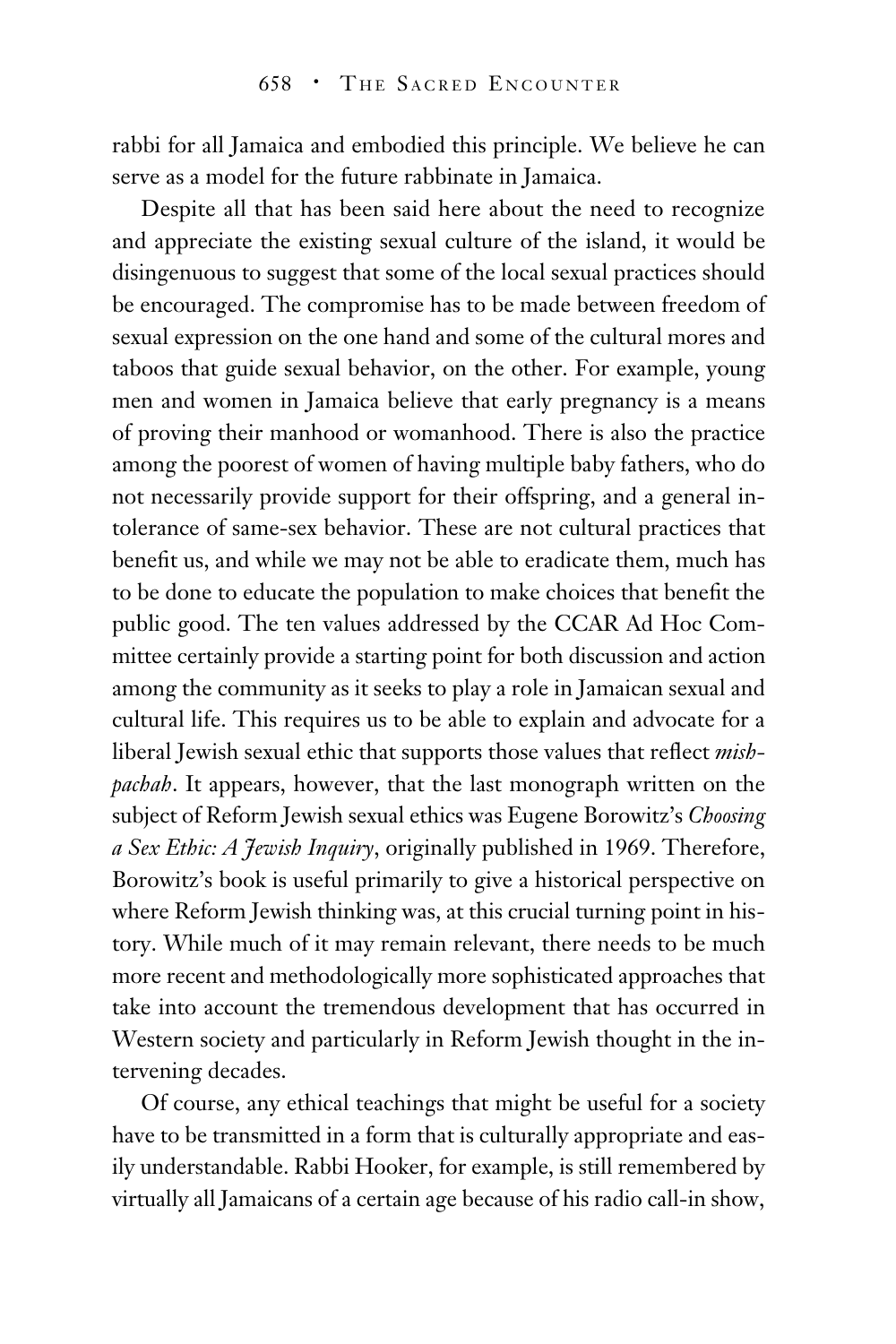which was considered to be a pioneering programming effort. There is a popular story about a man who called in one day, expressing dismay that he believed his wife was cheating on him, which in the local expression is called "giving him bun." Rabbi Hooker was completely unaware of this expression, but he did know that bun is a Jamaican sweet bread that people generally eat with cheese. So, entirely innocently, he suggested to the man that he buy cheese and give it to his wife to serve together with the bun! People still laugh about this response forty years after the fact. It does highlight the reality that viewing Judaism as a religion that has lessons for everyone is an important religious value, but in order to be effective, it has to be explained in the context of a given culture. The Jewish community needs to enunciate a clear set of values that can provide a thoughtful, non-fundamentalist methodology for dealing with the difficult issues that Jamaicans face. Whether we choose to take a descriptive or prescriptive approach to sexual ethics, the result is the same; it must be culturally relevant if it is to impact a people in their personal lives, or "livity," as Jamaicans call it.

#### **NOTES**

1. Elsa Leo-Rhynie, *The Jamaican Family: Continuity and Change(* Kingston, Jamaica: Grace Kennedy Foundation, 1993).

2. Eric H. Yoffie, "Sexual Obsession and the Fall of the Religious Right," *Huffington Post*, December 1, 2010, http://www.huffingtonpost.com/rabbi-eric-h-yoffie/ sexual-obsession-and-the-\_b\_785785.html.

3. D. M. Carr, *The Erotic Word: Sexuality, Spirituality, and the Bible* (New York: Oxford University Press, 2003), 8.

4. Anastasia Cunningham, "Sex Text Scrapped—Ministry Pulls Controversial Book from High Schools," *Gleaner* (Jamaica, WI), September 15, 2012, http:// jamaica-gleaner.com/gleaner/20120915/lead/lead1.html.

5. Leah Hyslop, "India's 'Prostitutes of God,'" *Telegraph*, September 20, 2010, http://www.telegraph.co.uk/expat/expatlife/8008562/Indias-prostitutes-of-God.html.

6. *Encyclopaedia Judaica*, 2nd ed., s.v. "Sugar Industry and Trade, vol. 15, p. 487–488."

7. Shmuley Boteach, *Kosher Sex: A Recipe for Passion and Intimacy* (New York: Broadway Books, 1999), 28.

8. "Kosher Sex," *Judaism 101*, http://www.jewfaq.org/sex.htm.